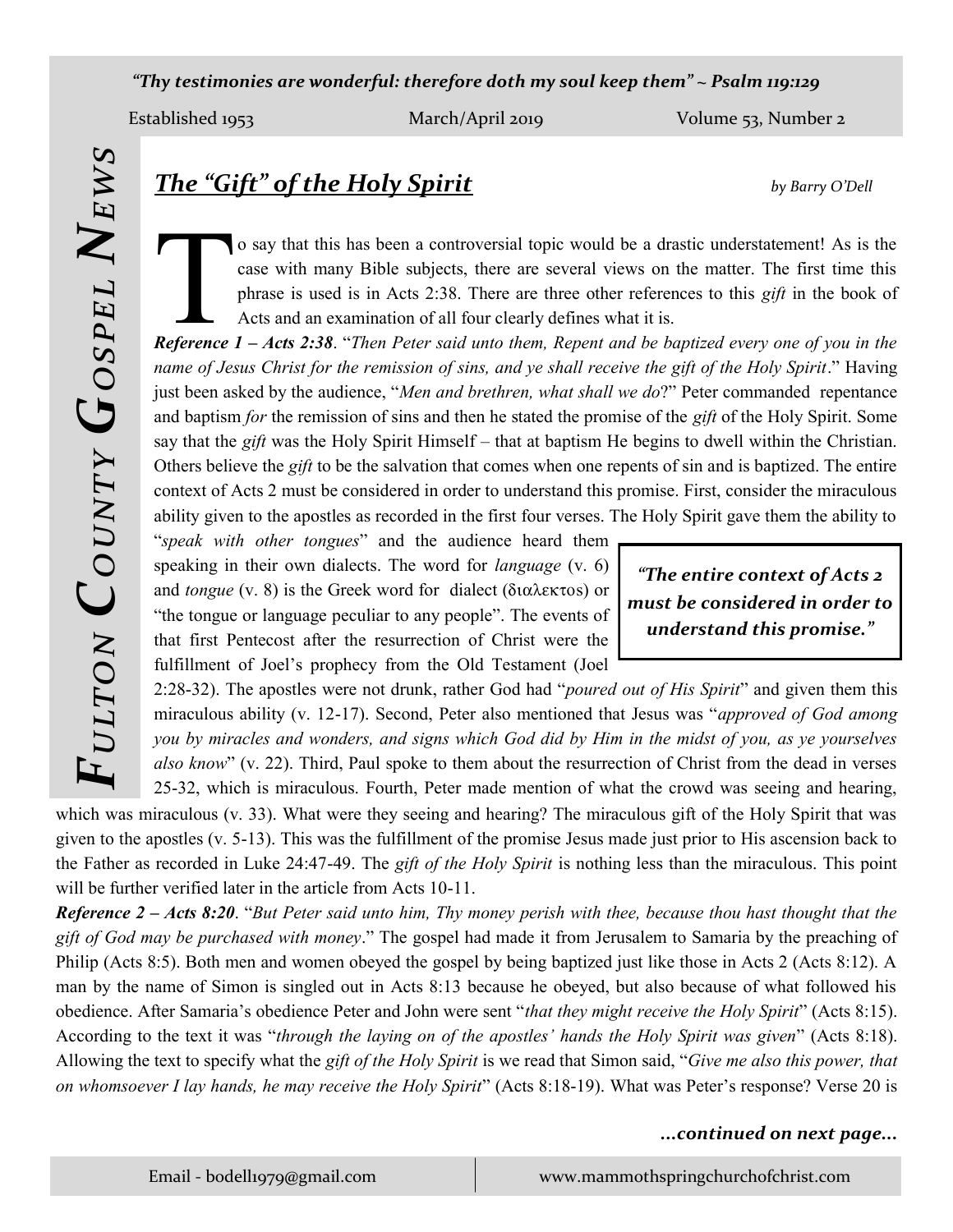clear – the *gift of God* was the ability that the apostles alone had to pass on to others the Holy Spirit. The Samaritans had been baptized by Philip, but did not receive the Holy Spirit until an apostle laid his hands upon them. Philip was able to perform miracles and signs (Acts 8:13), but he did not have the ability to pass on those miraculous abilities. Only the apostles could do that and it is referred to as *the gift of God*. It was the miraculous.

*References 3 and 4 – Acts 10:45 & 11:17*. "*And they of the circumcision which believed were astonished, as many as came with Peter, because that on the Gentiles also was poured out the gift of the Holy Spirit*." "*Forasmuch then as God gave them the like gift as He did unto us, who believed on the Lord Jesus Christ; what was I that I could withstand God*?" Acts 10:1-11:18 is the record of the conversion of the first Gentiles to Christ and the apostle Peter was the messenger. Acts 11:1-18 is the successive or orderly account of what happened (v. 4). Peter was commissioned by God to go to Caesarea to preach to Cornelius and his household (Acts 10:1-8). The Lord sent Peter a vision to show him that it was time to preach the gospel to the Gentiles (Acts 10:9-18, 32-33). Listen to God's word as it reveals what the *gift of the Holy Spirit* was: "*And as I began to speak, the Holy Spirit fell on them, as on us at the beginning. Then remembered I the word of the Lord,* 

*how that He said, John indeed baptized with water; but ye shall be baptized with the Holy Spirit. Forasmuch then as God gave them the like gift as He did unto us, who believed on the Lord Jesus Christ; what was I, that I could withstand God*" (Acts 11:15-17)? If that were not clear enough, Acts 10 makes it even more so: "*While Peter yet spake these words, the Holy Spirit fell on all them which heard the word. And they of the circumcision which believed were astonished, as many as came with Peter, because that on the Gentiles also was poured out the gift of the Holy Spirit*" (Acts 10:44- 45). Verse 46 proceeds to define what the *gift* was that was poured out: "*For they heard them speak with tongues, and magnify God.*" This is why Acts 11:17 states that the Gentiles received the *like* (same, equal) *gift* that the Jews had received as recorded in Acts 2, mentioned earlier in the article.

*What is the gift of the Holy Spirit?* When allowing the Bible to answer we know (1) it was not salvation and (2) it was not a personal indwelling of the Holy Spirit for the Christian at baptism. The *gift of the Holy Spirit* was miraculous ability given by God to the apostles (Acts 2), passed on by the laying on of the apostle's hands (Acts 8), and the *gift* given to the Gentiles as evidence to the Jews that they were being "*granted repentance unto life*" (Acts 11:18).

## *The Importance of an Accurate Understanding of Scripture*

*Aaron Dodson - Washington Ave. church of Christ—Jonesboro, AR*

ince the Bible is the living word of the living God, as Christians we love it, we hunger for it, we desire<br>to understand its meaning and how it applies to us today. The word of God is the only means by which<br>God communicat ince the Bible is the living word of the living God, as Christians we love it, we hunger for it, we desire to understand its meaning and how it applies to us today. The word of God is the only means by which God communicates His character and will to us today. Thus, it is only through a love for, a mediation upon, and a proper understanding of the word of God will we have an accurate knowledge of God that 1 Jn. 2:2-4). Everything that we understand and know about the true and living God, we come to know through the inspired Scriptures. By looking at creation, the sun, the moon and stars, etc., we observe marvelous design, beauty and awesome power to create such things - so much so that Paul wrote that mankind is "*without excuse*" (Rom. 1:20). Truly "*the heavens declare the glory of God; and the firmament sheweth His handiwork*" (Ps. 19:1). However, without His written revelation, we wouldn't know if one "god" made the universe or a dozen "gods" did it. We stand in awe as did David at the fact that the God of the universe is "*mindful*" of mankind (Ps. 8:4). The infinite God desires to be intimate and close with the finite and thus He has spoken to us (Ps. 139). If we are to know the truth of who God is, what He has done, and what He desires, we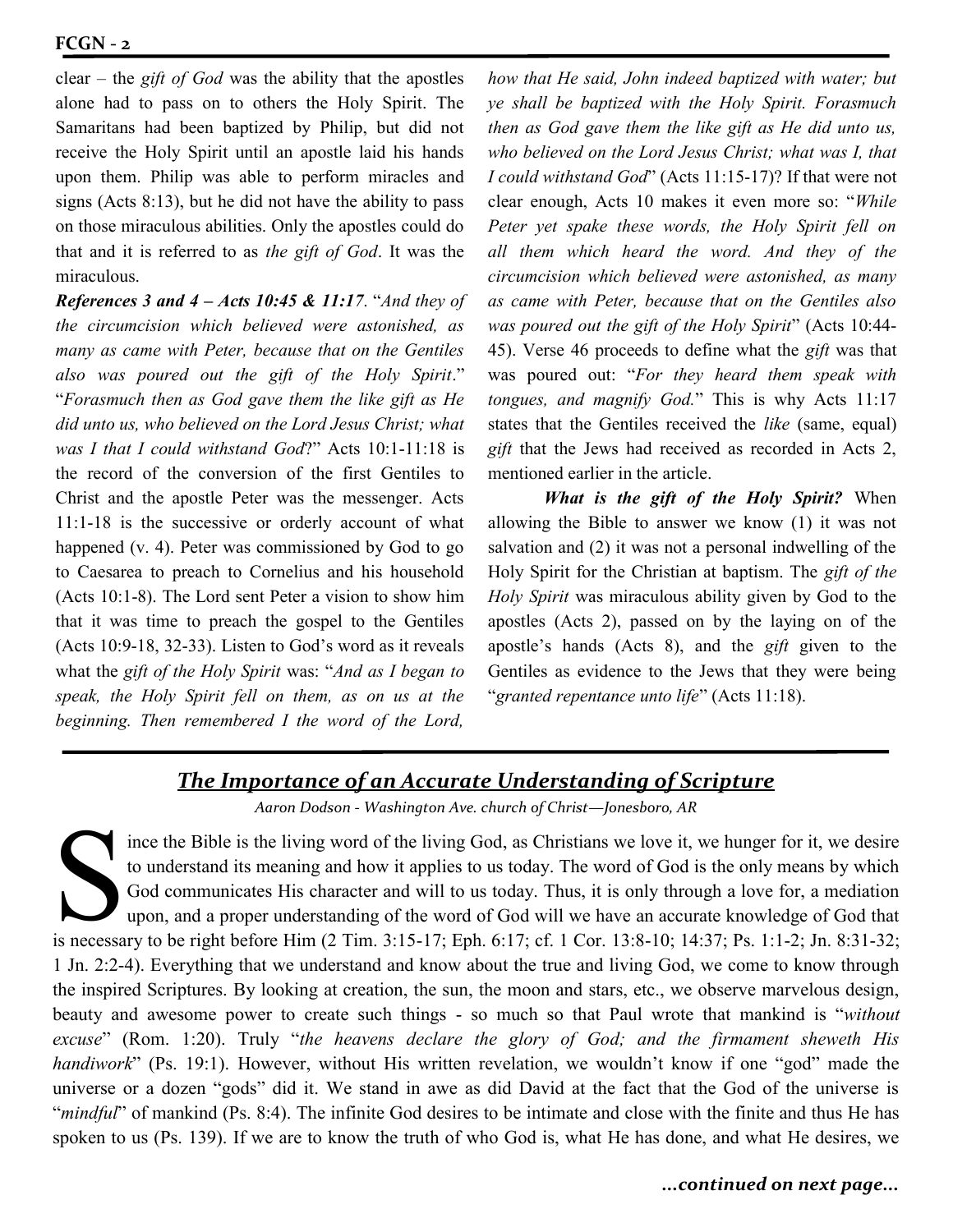must read and understand His infallible book because that is where He has chosen to reveal Himself. The true God in "*these last days hath spoken to us through His Son*" (Heb. 1:2). Jesus gave His apostles His word (Jn. 17:6) and they were miraculously guided by the Holy Spirit as they wrote the infallible sacred Scriptures which we call the Bible (Jn. 14:26; 15:26; 16:13; 1 Cor. 14:37; Gal. 1:11-12; 2 Tim. 3:16-17; 2 Pet. 1:20-21). In a world full of people who think Christ and the Church are unimportant and who think that one "view" is "just as good as another;" **why is it so important that we have an accurate understanding of the Bible?**

**One**, because without a word from the Sovereign Lord of creation, we are at a total loss as to how we got here, why we are here, and where we are going. Without His word the greatest questions of life are left to the biased and selfish theories and speculations of human wisdom. An honest, seeking

heart however is simply not satisfied with that, nor the idea that we are here by blind chance. We are not the random accidental result of rocks, dirt,

and gases whose origins cannot and are not logically or scientifically explained. **Thus if we do not have an accurate understanding of God's word we will not know who our Maker is, why we are here and what will happen to us when we die. We're simply left to serve and worship self and others.** 

**Two**, Jehovah God our Creator and His Son Jesus Christ loves us (Jn. 3:16-17). In the beginning mankind was given free will because God loved us. Mankind speaks a lot about what love is and what love isn't. To many the greatest demonstration of love is when a person is willing to live and die sacrificially for another. Think about the love of a mother or a father who will sacrifice themselves to provide and nurture for their children and then even sacrificially die that their child might live. Christ taught this great principle when He said "*Greater love hath no man than this, that a man lay down his life for his friends*" (Jn. 15:13). The Gospel teaches that this is exactly what God's Son came to do for us, for all have sinned and come short of the glory of God (Rom. 3:23). He came to be the Lamb of God (Jn. 1:29), the

*"The infinite God desires to be intimate and close with the finite and thus He has spoken to us."*

atoning [covering] sacrifice for all people (1 Jn. 2:2), to "*seek and to save that which was lost*" (Lk. 19:10) because He loved us and we needed it! Uniquely, the God-man who hung on the cross for each of us had done nothing wrong (Lk. 23:41; 1 Pet. 2:22), yet He lived and died for you and me, so that we could be reconciled to God (Rom. 5:10). **We will not know God's incredible love nor our great need for Him if we do not have an accurate understanding of His word**.

**Finally**, our Creator has a divine purpose for each of us, namely to glorify and serve Him (Gen. 1:26-27; Isa. 43:7; Ecc. 12:13; Ps. 148). It is our responsibility to seek Him and serve Him faithfully (Acts 14:14-15; 17:27; Matt. 6:33). Jesus said "*If ye continue in my word, then are ye my disciples indeed; and ye shall know the truth and the truth shall make you free*" (Jn. 8:31-32). Jesus plainly stated that we **can** and **must** understand God's word in order to be

> His true disciples. However, if we do not, we will not be set free from sin (Jn. 8:33-36)! In sin we have no eternal hope whatsoever, but in Christ we have all the

hope that we need (Eph. 2:12-13). God wants us to read His word because He desires "*all men to be saved and to come unto the knowledge of the truth*" (1 Tim. 2:4). **By reading and studying His word we can have an accurate understanding of God's conditions for salvation and be saved** (Jn. 3:14-17; 4:10, 13, 25-26; 8:24; 2 Pet. 3:9; Acts 17:30; Matt. 10:32-33; Rom. 10:9-10; Mk. 16:16; Acts 2:38, 47; 22:16). God says "*give diligence to present thyself approved unto God, a workman that needeth not to be ashamed, handling aright the word of truth*" (2 Tim. 2:15 ASV). **If we fail to follow this command, we will not have an accurate understanding of His word and thus cannot do what He commands us to do. A failure to keep His commandments will ultimately lead to being separated from Him forever** (Matt. 7:13-14, 21-24; Jn. 7:17; 8:31-32; 2 The. 1:3-9; 1 Tim. 2:4). **Our being lost is not God's desire** (2 Pet. 3:9)! Satan the father of lies says "*thou shalt not surely die*" (Gen.3:4; Jn. 8:44)! Whom will we follow?